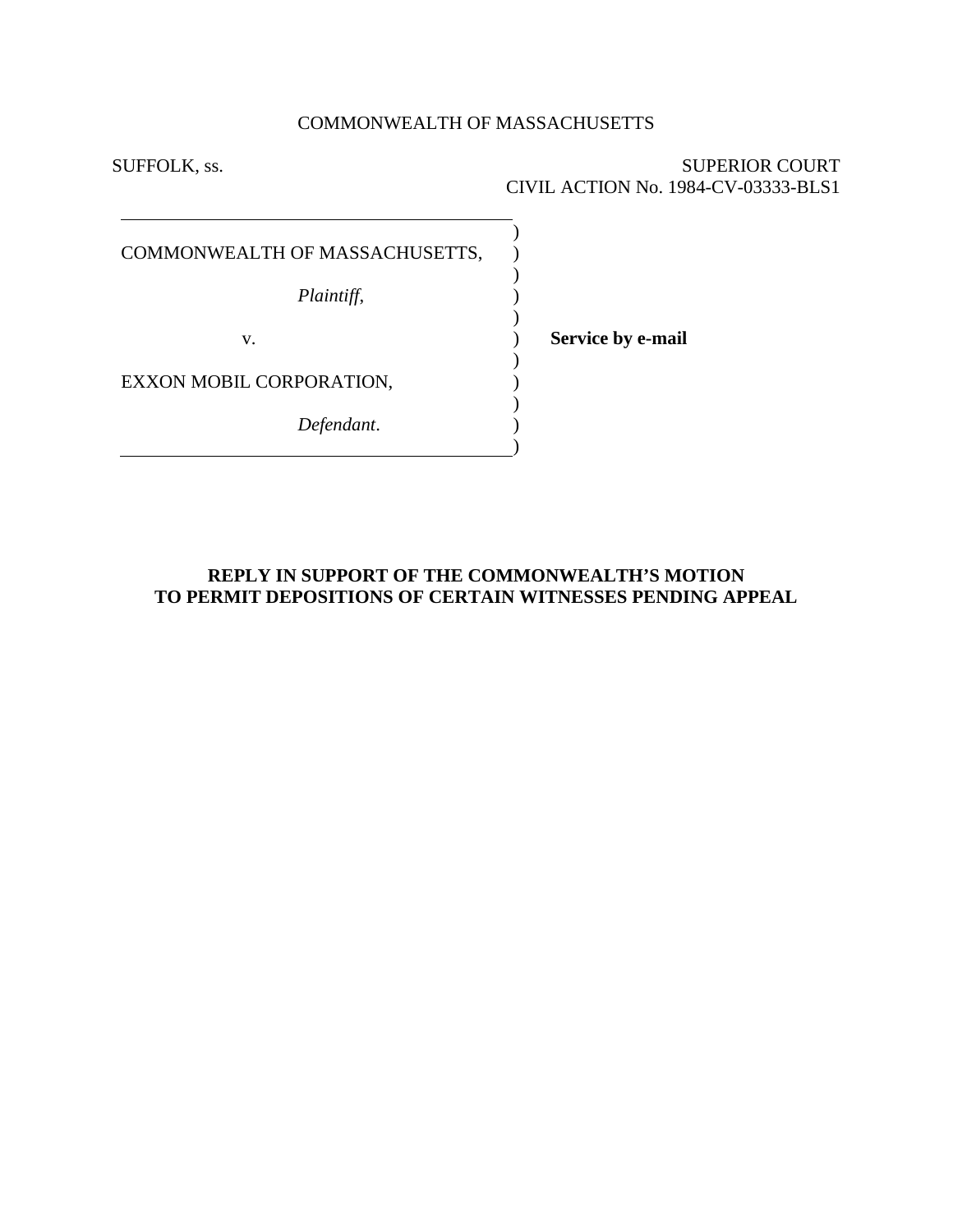#### **INTRODUCTION**

The Commonwealth's motion is a modest, targeted request to preserve relevant trial testimony pending resolution of ExxonMobil's interlocutory appeal of a motion in this two-yearold action. In its opposition, ExxonMobil mischaracterizes the Commonwealth's motion, misstates the law, and makes baseless claims of prejudice. The Commonwealth has satisfied Rule 27(b)'s requirements for an order authorizing the two requested depositions pending the appeal. As such, allowing this motion constitutes a proper exercise of this Court's sound discretion regarding the "conduct . . . of discovery." *Solimene v. B. Grauel & Co., K.G.*, 399 Mass. 790, 799 (1987).

#### **ARGUMENT**

#### **I. The Commonwealth's Motion Fully Satisfies the Requirements of Rule 27(b).**

The age and health of witnesses, as ExxonMobil concedes, Opp'n 2, are important factors in deciding a Rule 27(b) motion, MA Mem. 10-11. They are dispositive here: Professor Hoffert is 83 years old with a harrowing medical history, and Dr. Werthamer is 86 years old. MA Mem. 6, 8; *see In re Town of Amenia, N.Y.*, 200 F.R.D. 200, 202 (S.D.N.Y. 2001) ("significant risk that ... testimony w[ould] be lost if not perpetuated" where witness was "seventy-seven years old and reportedly in ill health"). The Court need not and should not wait for an elderly witness to become infirm, nor for an ill witness to take a turn for the worse, to permit the taking of the witness's deposition. *See Texaco, Inc. v. Borda*, 383 F.2d 607, 609-10 (3d Cir. 1967). [1](#page-1-0) Indeed, a contrary conclusion would "ignor[e] the facts of life." *19th St. Baptist Church v. St. Peters Episcopal Church*, 190 F.R.D. 345, 350 (E.D. Pa. 2000) (citation omitted). In response,

<span id="page-1-0"></span><sup>1</sup> The elderly and the ill now face additional heightened risks from COVID-19. *See, e.g.*, *COVID-19 Risks and Vaccine Information for Older Adults*, CDC, Aug. 2, 2021, [https://tinyurl.com/yjm876xr;](https://tinyurl.com/yjm876xr) *People with Medical Conditions*, CDC, Dec. 14, 2021, https://tinyurl.com/2p8pjujn.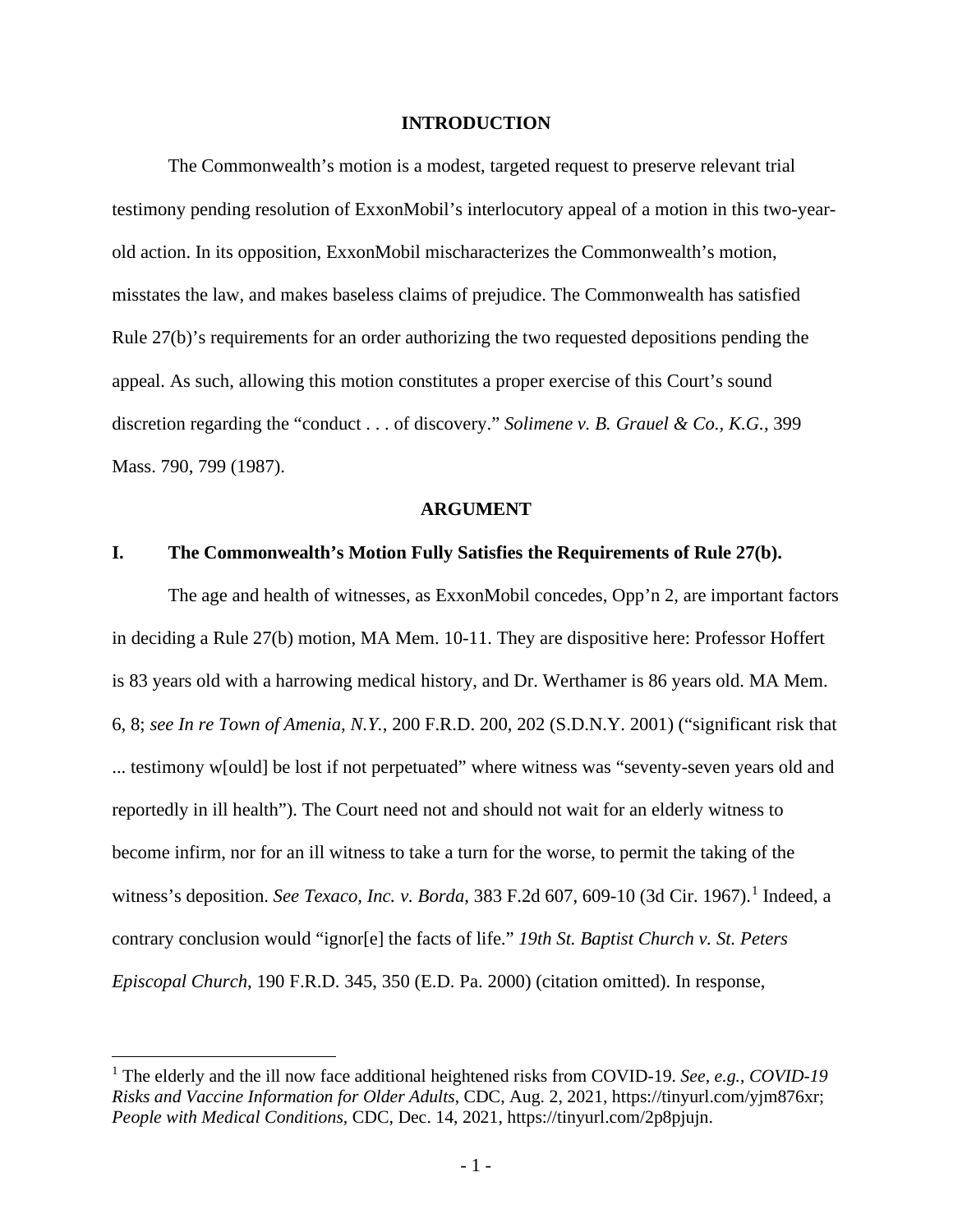ExxonMobil cites no case where a court denied a Rule 27(b) motion where the witnesses were, like those here, over 80 years old.<sup>[2](#page-2-0), [3](#page-2-1)</sup> Because denying the Commonwealth's motion may very well result in a loss of evidence, it plainly satisfies Rule 27(b).

Professor Hoffert and Dr. Werthamer's testimony is also relevant to the Commonwealth's claims, as Rule 27(b) requires, and the Commonwealth has laid out the substance and articulated the relevance of the testimony. MA Mem. 1-2, 4-8, 12-13. ExxonMobil's "trial by ambush" epithet is, therefore, spurious. As ExxonMobil knows, Professor Hoffert and Dr. Werthamer's testimony is unique evidence of ExxonMobil's climate change knowledge and related activities during a key period described in the Amended Complaint. *Id*. Such historic evidence is "probative of Exxon[Mobil]'s present knowledge on the issue of climate change, and whether Exxon[Mobil] disclosed that knowledge to the public." *Exxon Mobil Corp. v. Att'y Gen.*, 479 Mass. 312, 326 (2018). The testimonies' relevance and their known substance make these Rule 27(b) depositions especially appropriate and fair here.

Finally, ExxonMobil argues incorrectly that there is no "judgment" here to trigger Rule 27(b). Opp'n 19-20. Rule 27(b) applies because "[a]n order" appealable under the present

<span id="page-2-0"></span><sup>2</sup> *See, e.g.*, *In re Ricci* & *Kruse Lumber Co*., 2018 WL 732498, at \*2 (N.D. Cal. Feb. 6, 2018) (denial of pre-suit motion to depose witness "over 70 years old."); *In re Certain Inv.*, 2013 WL 3811807, at \*5 (denial of pre-suit motion to depose witness with no showing of advanced age, or ill health, who was not "the most appropriate" witness); *In re Provident Life & Acc. Ins. Co. to Perpetuate Testimony*, 2013 WL 3946517, at \*3 (C.D. Cal. July 26, 2013) (denial of pre-suit motion to depose 67-year-old witness with no health concerns); *Weiss v. First Unum Life Ins*., 2010 WL 1027610, at \*3 (D.N.J. Mar. 16, 2010) (evidence insufficient to show loss of testimony of 60-year-old man was likely); *cf. Barrows* v. *Am. Airlines*, *Inc.*, 164 F. Supp. 2d 179, 182 n.8 (D. Mass. 2001) (declined to rule on pre-suit motion).

<span id="page-2-1"></span><sup>3</sup> ExxonMobil argues that *19th Street Baptist Church v. St. Peters Episcopal Church*, 190 F.R.D. 345 (E.D. Pa. 2000), is not analogous because the court there found that Rule 26 (not Rule 27) applied. Opp'n 15 n.15. But the *19th Street Baptist Church* court left no room to question this analogy, as it affirmed, "[w]hether Rule 26 or Rule 27 applies, . . . the common purpose informing both rules militates in favor of allowing perpetuation of testimony of a person when it is uncertain that that person will be available at trial." 190 F.R.D. at 349.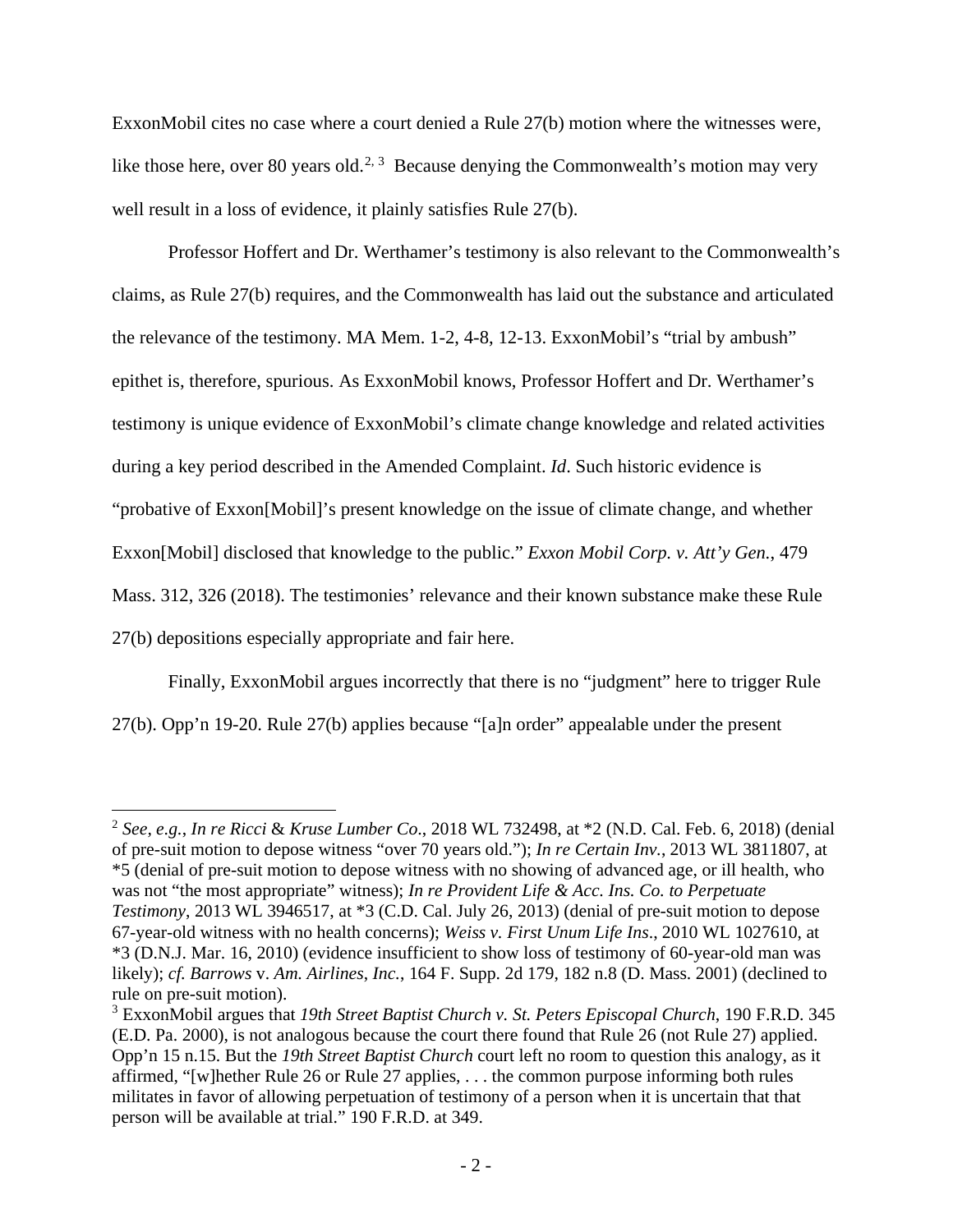execution doctrine "is treated as a final judgment," Howard J. Alperin, Summary of Basic Law, 14 Mass. Practice § 4:14 (5th ed. 2014 & Supp. 2021), and the denial of an anti-SLAPP motion is appealable under that doctrine, *Fabre v. Walton*, 436 Mass. 517, 520-22 (2002); *see Franchini v. Investor's Bus. Daily, Inc*., 981 F.3d 1, 6-8 (1st Cir. 2020) (denial of anti-SLAPP motion appealable under collateral order doctrine); *DC Comics v. Pac. Pictures Corp*., 706 F.3d 1009, 1015-16 (9th Cir. 2013) (same).[4](#page-3-0) ExxonMobil's appeal of this Court's denial of its special motion to dismiss under the anti-SLAPP statute thus constitutes a "judgment" under Rule 27(b). The cases ExxonMobil cites for the contrary proposition are inapposite.<sup>[5](#page-3-1)</sup> Indeed, at least one court has allowed a Rule 27(b) motion pending the appeal of a denial of an anti-SLAPP motion to dismiss. *Piping Rock Partners v. David Lerner Assocs*., 2013 WL 3458215, at \*2 (N.D. Cal. July 9, 2013).

## **II. ExxonMobil's Unfairness Complaints Lack Merit.**

The "methods of discovery may be used in any sequence." Mass. R. Civ. P. 26(d).

ExxonMobil asks this Court to rewrite that rule to prohibit one party—the Commonwealth—

from deposing witnesses—two former *ExxonMobil* workers—if the parties have not yet engaged

in written discovery. That is not the law. It is settled that "all parties are allowed to use discovery

<span id="page-3-0"></span><sup>4</sup> Massachusetts' "present execution [doctrine] is similar to the Federal 'collateral order doctrine.'" *Patel v. Martin*, 481 Mass. 29, 32-33 (2018); *see Gelboim v. Bank of Am. Corp*., 574 U.S. 405, 414 n.5 (2015) (certain interlocutory orders "deemed 'final'" under collateral order doctrine). <sup>5</sup> In *Louisiana Real Est. Appraisers Bd. v. United States Fed. Trade Comm'n*, 2020 WL 1817297, at

<span id="page-3-1"></span><sup>\*2 (</sup>M.D. La. Apr. 9, 2020), the court ruled that a stay of administrative proceedings was not a judgment under Rule 27(b). The other cases ExxonMobil cites are even less relevant: the Rule 27(b) prerequisite—a pending appeal—was absent in each. *See Shore v. Acands, Inc*., 644 F.2d 386, 389 (5th Cir. 1981) ("no judgment" or appeal); *Mwani v. Al Qaeda*, 2021 WL 5800737, at \*10 (D.D.C. Dec. 7, 2021) ("no judgment entered" where a "judgment" is "any order from which an appeal lies"); *Brown v. Snyder*, 2020 WL 6342669, at \*1 (E.D. Mich. Oct. 29, 2020) (no "appealable judgment"); *In re Liquor Salesmen's Union Loc. 2D Pension Fund*, 2012 WL 2952391, at \*2-3 (E.D.N.Y July 19, 2012) (analyzing pre-complaint discovery under Rule 27(a)); *Marcello v. Desano*, 2006 WL 1582404, at \*14 (D.R.I. Mar. 23, 2006) (no pending appeal).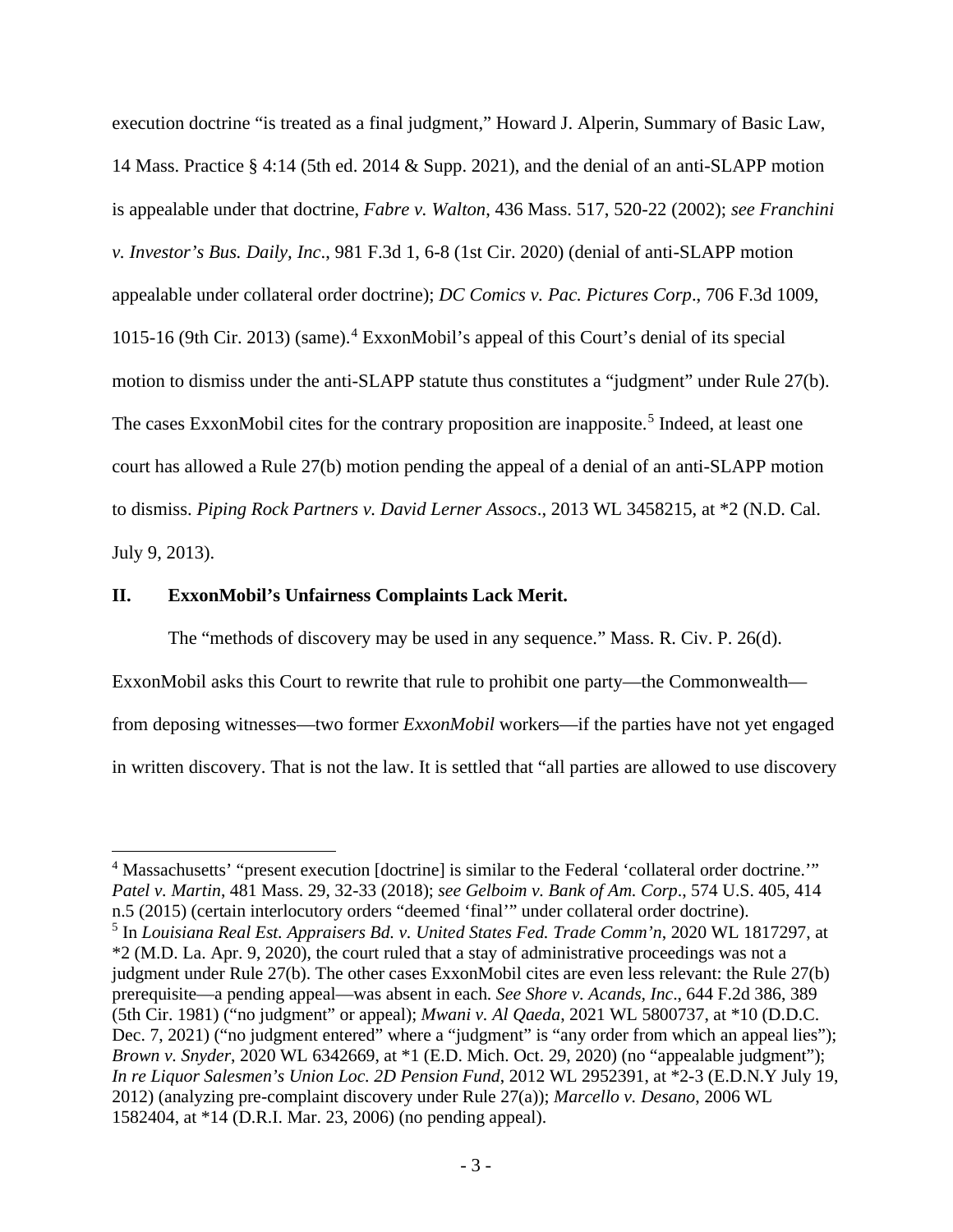devices when and how they choose." 8A Richard L. Marcus, Fed. Practice & Procedure § 2047 (3d ed. 2010 & 2021 update). This Court has previously rejected the very argument ExxonMobil makes here, *i.e.*, that document discovery must precede a deposition. *Alnylam Pharm., Inc. v. Dicerna Pharm., Inc.*, 2016 WL 4063565, at \*3-4 (Super. Ct. Apr. 6, 2016) (denying motion for order preventing deposition of company's own employee prior to other party's completion of document production). ExxonMobil's relies on a magistrate's contrary finding in *Weiss v. First Unum Life Ins.*, 2010 WL 1027610 at \*3 (D.N.J. Mar. 16, 2010), *see* Opp'n 10-11, but this is inconsistent with *Alnylam*, decisions such as *19th Street Baptist Church*, and Rule 26(d) itself. [6](#page-4-0)

Equity is not on ExxonMobil's side either. While ExxonMobil asserts that allowing the depositions prior to written discovery would force it "to enter the depositions blind," Opp'n 9, the two deponents both worked for ExxonMobil and their expected testimony concerns their work for the company, MA Mem. 1, 4-8. ExxonMobil surely knows more about that work and what they might say about it than the Commonwealth, which has not received a single document from ExxonMobil during either the underlying investigation or in this case. Moreover, the testimony the Commonwealth seeks to perpetuate is publicly reflected in the witnesses' press interviews and sworn congressional testimony and is described in the amended complaint. *Id*. at 1-2, 4-8.

There is also no support for ExxonMobil's repeated complaints that the Commonwealth has not shared its own materials relating to the two deponents. *E.g.*, Opp'n 1, 4-9, 11, 18, 20. That is a self-inflicted problem, since ExxonMobil has been unwilling to engage in open party

<span id="page-4-0"></span><sup>6</sup> ExxonMobil's attempt to distinguish *19th Street Baptist Church*, which authorized a deposition of elderly plaintiffs to perpetuate their testimony prior to document discovery, is misleading. Opp'n 10 n14. There, as here, the defendants raised identical concerns to the fairness ones ExxonMobil raises here, *see* 190 F.R.D. at 350, but the court "disagree<sup>[d]</sup>," noting that, as here, the defendants' motion to dismiss showed that they "underst[ood] the nature of the allegations against them," *id.*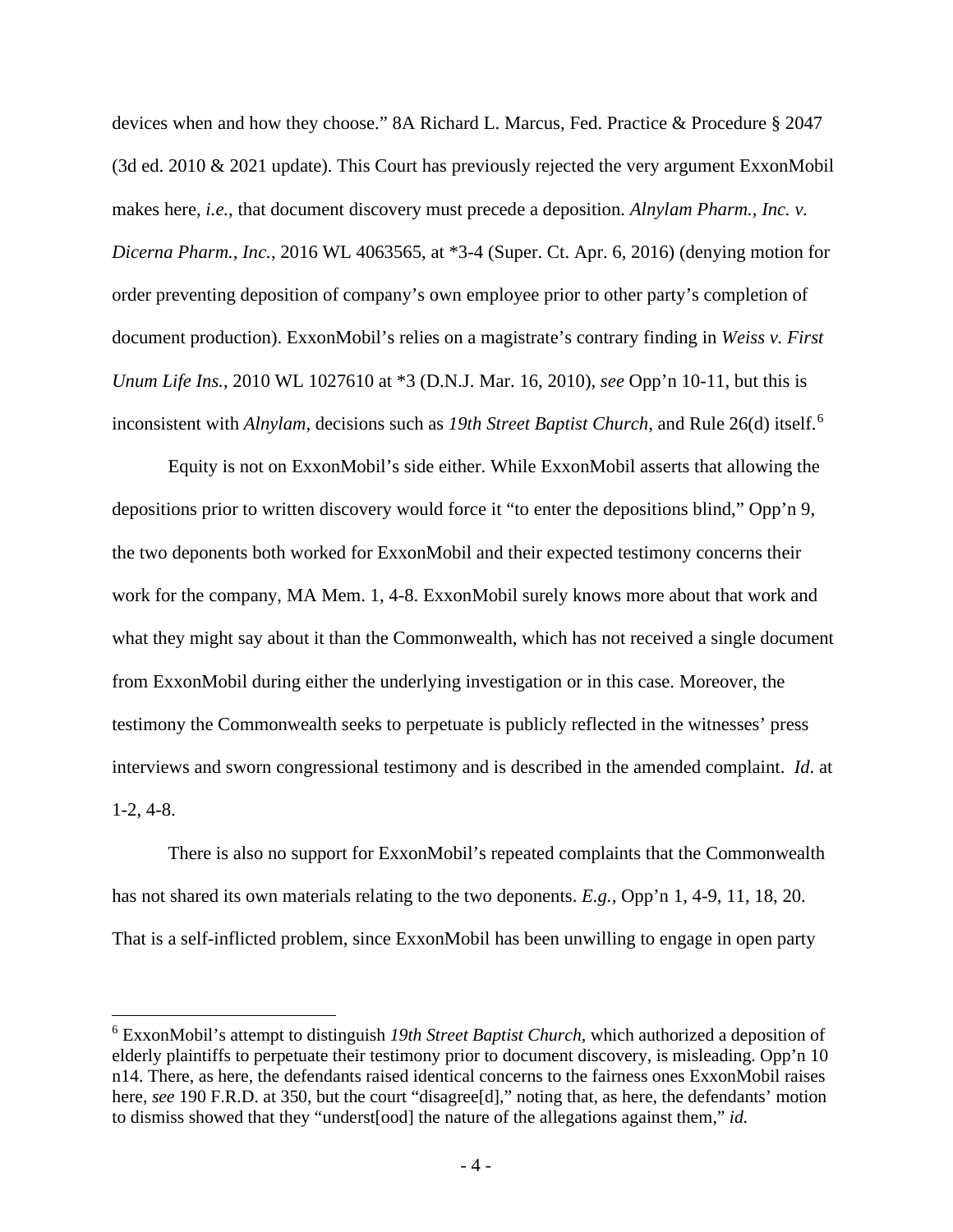discovery pending its appeal. *See* Anderson Aff., Ex. 2. Nonetheless, the Commonwealth is prepared to provide ExxonMobil with any non-public materials that the Commonwealth has received from the deponents regarding the deponents and their work for ExxonMobil at a reasonable time prior to the depositions, provided that ExxonMobil is subject to a reciprocal obligation. [7](#page-5-0) If ExxonMobil deems it necessary to depose the witnesses again following the completion of document discovery, it may notice their depositions at that time, and the Court will determine whether that is necessary and appropriate based on the then-existing record. *Alnylam*, 2016 WL 4063565, at \*4; *see Piping Rock*, 2013 WL 3458215, at \*2 (allowing "follow-up questions at a later date" in absence of document discovery where Rule 27(b) motion allowed based on risk that "memory will fade").

\* \* \*

Given ExxonMobil's pending appeal, Rule 27(b) is an appropriate device to preserve the testimony of these two important, elderly witnesses. Alternatively, since ExxonMobil—despite its opposition to this motion and full party discovery—now concedes that this is a "live" case in this Court pending its appeal, Opp'n 2-3, the Commonwealth would readily agree to an immediate Rule 16 conference to discuss an orderly process for initiating full discovery, including third-party depositions.

### **CONCLUSION**

For the foregoing reasons, and the additional reasons stated in the Commonwealth's opening memorandum, the Commonwealth respectfully requests the Court allow its motion.

<span id="page-5-0"></span> $<sup>7</sup>$  The Commonwealth declines, however, to engage in one-sided productions of its confidential</sup> investigative demand responses, depositions, interviews, and all other materials collected during its investigation, as ExxonMobil wrongly believes it should be entitled to obtain outside the confines and reciprocal obligations of ordinary discovery. *Id*. at 4. The Commonwealth also has reasonably deferred exchange of Rule 45 subpoena responses until an electronically stored information protocol and protective confidentiality order, which the parties have been discussing for months, are in place. Anderson Aff. Ex. 2.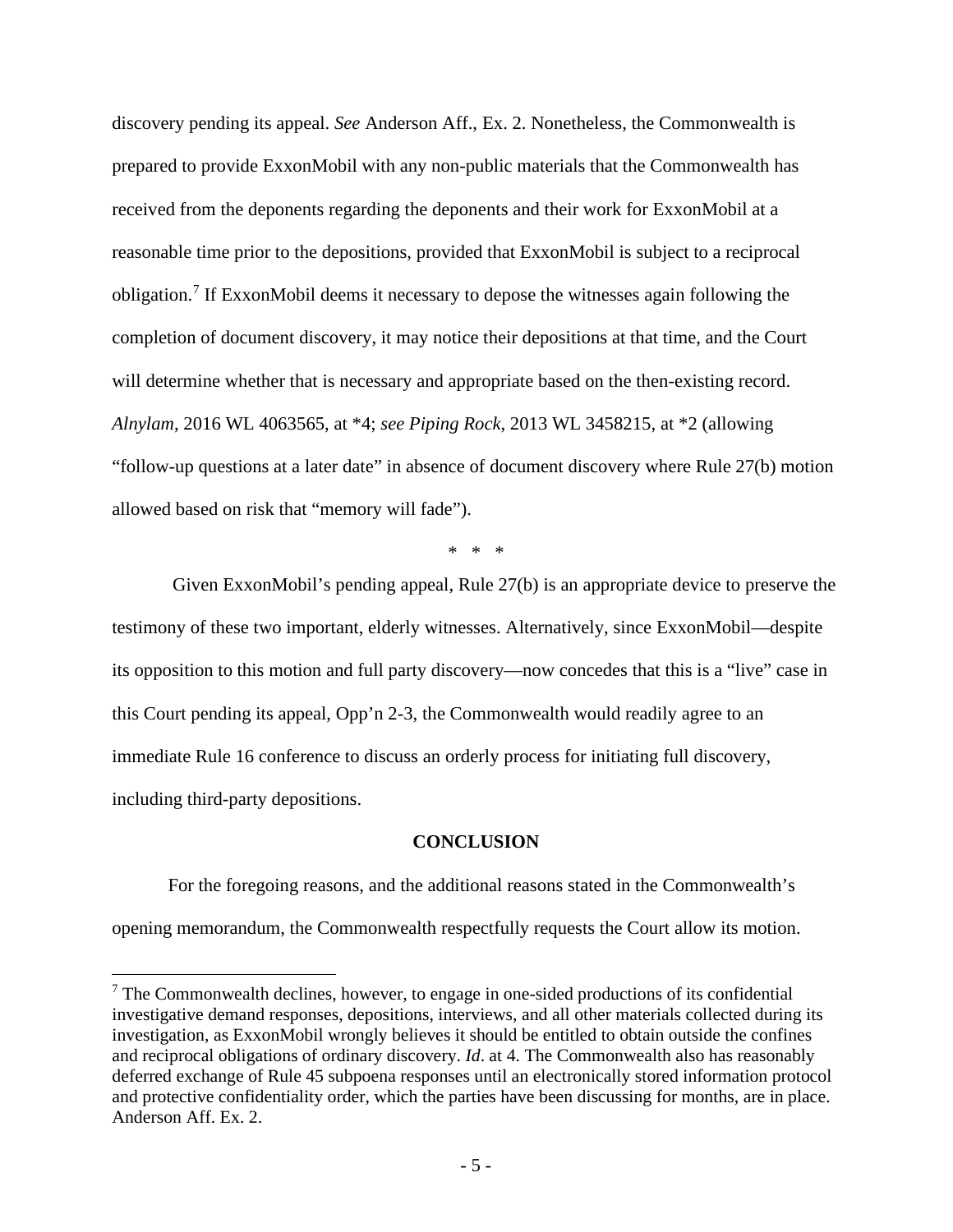Respectfully Submitted,

## COMMONWEALTH OF MASSACHUSETTS,

By its attorney,

MAURA HEALEY ATTORNEY GENERAL

/s/ David A. Wittenberg\_\_\_\_\_\_\_\_

David A. Wittenberg, BBO No. 685254 *Assistant Attorney General, Energy & Environment Bureau* david.wittenberg@mass.gov Richard A. Johnston, BBO No. 253420 *Chief Legal Counsel* richard.johnston@mass.gov James A. Sweeney, BBO No. 543636 *State Trial Counsel* jim.sweeney@mass.gov Sigmund J. Roos, BBO No. 5417854 *Special Assistant Attorney General* sigmund.roos@mass.gov

OFFICE OF THE ATTORNEY GENERAL One Ashburton Place, 18th Floor Boston, Massachusetts 02108 (617) 727-2200

Dated: January 31, 2022